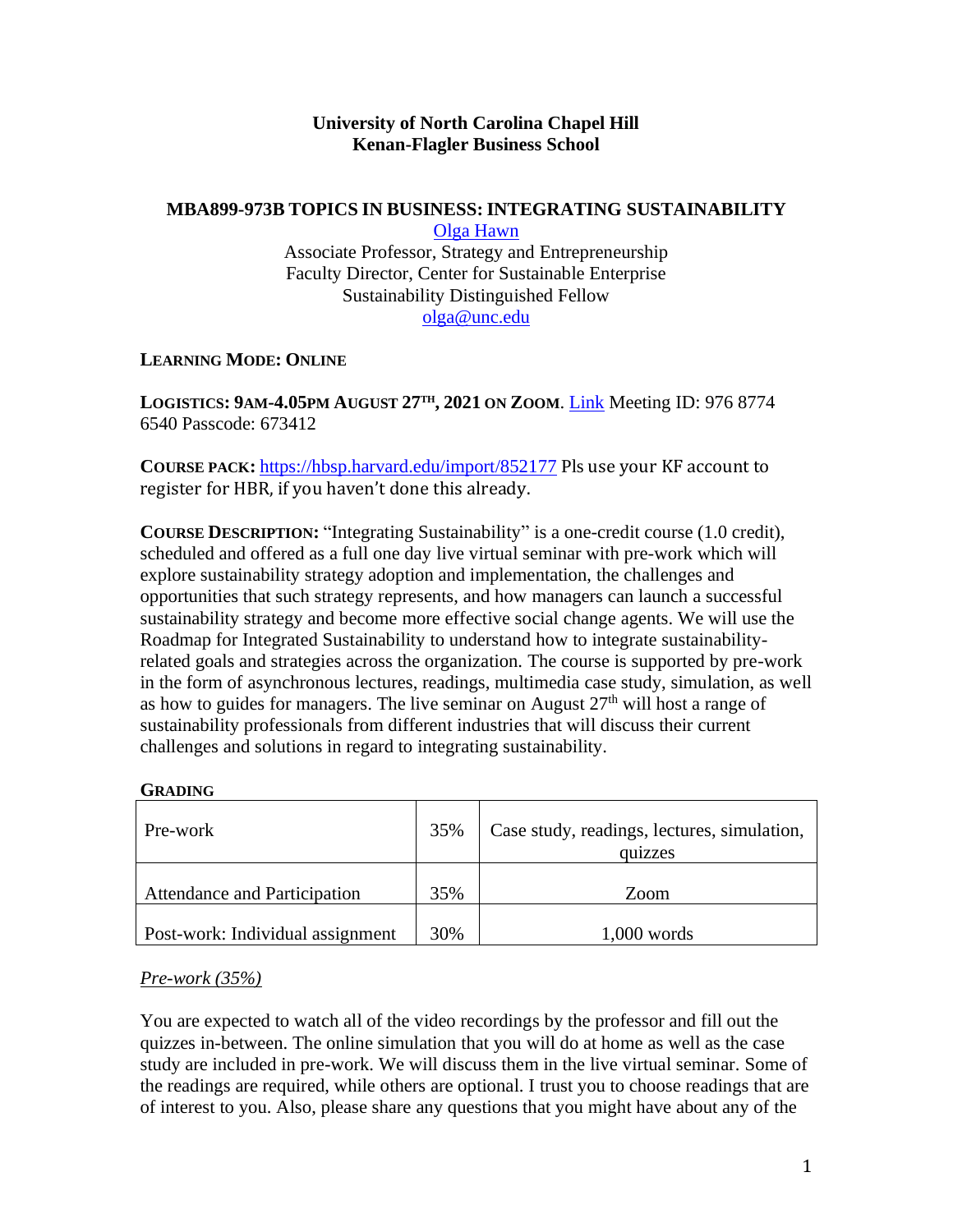material or outside of what you are given before our sync session. Please use Discussions on Canvas to post questions as well as anything you would like to share before, during and after the live virtual seminar.

## *Attendance and Participation (35%)*

35% of your grade will be based on attendance of and participation in the live virtual seminar on Zoom on August  $27<sup>th</sup>$ , 2021. Attendance will be tracked and displayed in the Canvas course website. Students should keep their audio muted except when speaking, have their cameras on for the duration of the class, be present, participate in polls and breakouts, use the feature "raise your hand" or chat to make a comment or ask a question.

# *Post-work: Individual assignment (30%)*

Write a *case analysis of the firm of your choice*. Identify what the firm is doing to address sustainability and how it fits into the firm's strategy. Evaluate whether these efforts are integrated into 1) the company's strategy, 2) operational processes, and 3) culture, and provide a source of 1) innovation, 2) productivity, 3) market differentiation and/or 4) growth. Propose actions that managers of this firm can take to integrate sustainability. To help you evaluate what the firm is doing and how effective it is, you can collect data in the form of sustainability reports, public filings, and ESG ratings. Word limit: 1,000 *Deadline: September 1st, 2021*

**COURSE ADMINISTRATION** Please e-mail MBA Online Registrar [onlineMBAregistrar@kenan-flagler.unc.edu](mailto:onlineMBAregistrar@kenan-flagler.unc.edu) for any administrative questions and [olga@unc.edu](mailto:olga@unc.edu) if you have any questions about the content.

# *Class Material:*

An important part of the class material (case study and simulation) is available on [hbr](https://hbsp.harvard.edu/import/852177)  [website](https://hbsp.harvard.edu/import/852177) (this is the course pack listed above). The rest of the material is available for free either on Canvas under Files or by following the hyperlink in the syllabus. My slides will be available on Canvas after our virtual live seminar. Treat these as your notes, I will make sure to include as much useful information on the slides as possible. The virtual live seminar will also be video-recorded in case you miss anything.

# **PRE-WORK**

**REQUIRED CASE STUDY**: "Burt's Bees: Balancing Growth and Sustainability" (multi-media case, HBS) and Burt's Bees' [2025 Impact Report](https://www.burtsbees.com/on/demandware.static/-/Sites-burtsbees-Library/default/redesign/about-us-landing/NI-53891_313081_BB_CORP_SustReport2020.pdf) (Canvas)

**REQUIRED EXERCISE:** "Change Management Simulation: Power and Influence V3" **HBS** 

# **READINGS**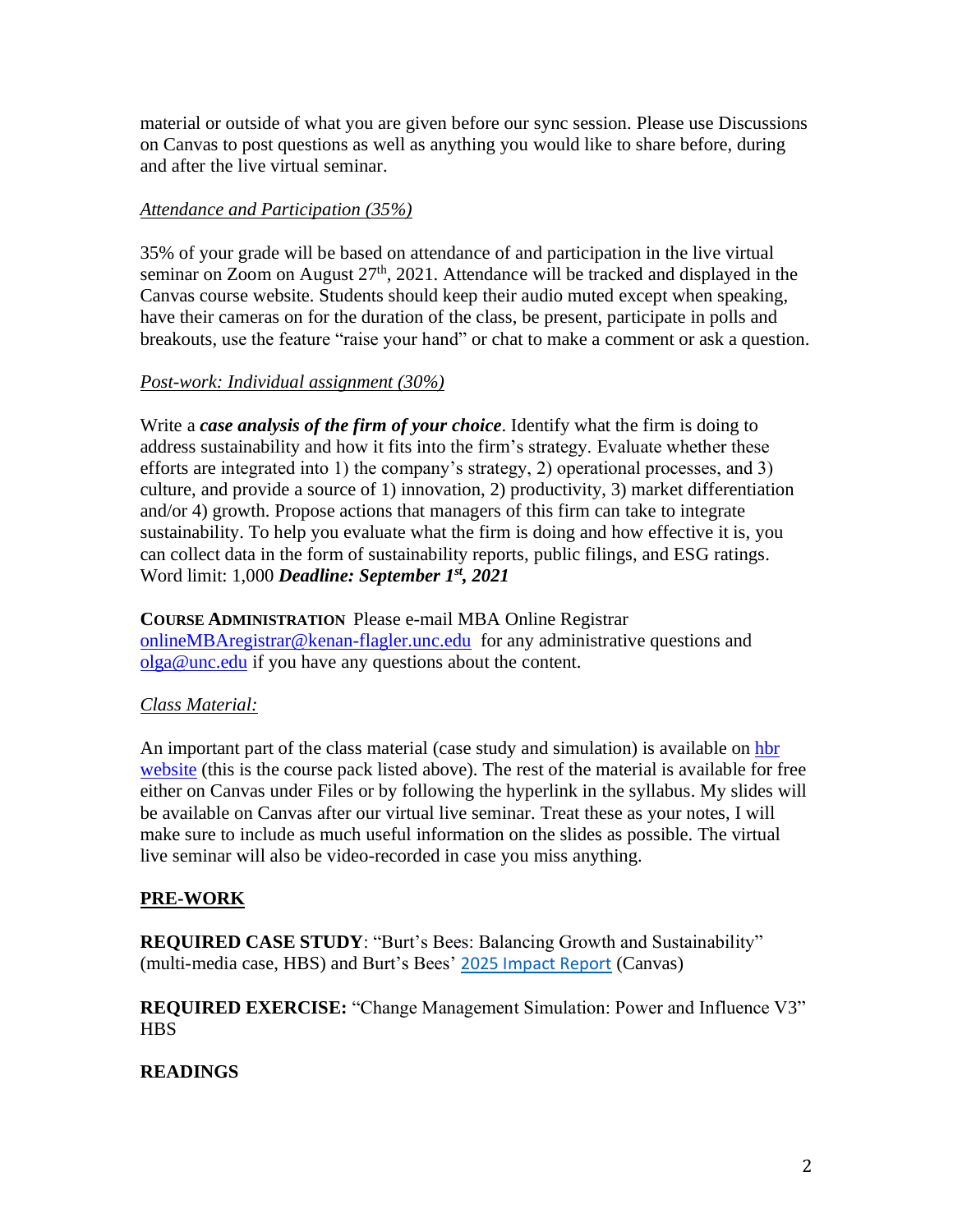## **Required**:

- 1. [UN roadmap for integrating sustainability](https://www.unglobalcompact.org/take-action/leadership/integrate-sustainability/roadmap) (Canvas)
- 2. George Serafeim "Social-Impact Efforts That Create Real Value" (2020) HBR (to get this article for free, pls go to our library page <https://kenanflaglerresearchtools.web.unc.edu/> choose the first place to look for listed on the page – Business Source Premier – type in the title of the article and click search – download it and read)
- 3. "Walking the Talk? A Report on the Sustainability Communication of the NASDAQ OMX Stockholm Large Cap Index Companies" (2019) Stockholm School of Economics (Canvas)

## **Optional:**

- 1. Albemarle Corporation sustainability [reports](https://www.albemarle.com/sustainability/sustainability-reports/resources)
- 2. Clorox Sustainability [Report](https://www.thecloroxcompany.com/responsibility/)
- 3. Metlife Sustainability [Report](https://sustainabilityreport.metlife.com/report/)
- 4. Trane Technologies Sustainability [Report](https://www.tranetechnologies.com/en/index/sustainability/sustainability-reports.html)
- 5. Novozymes Sustainability [Report](https://www.novozymes.com/en/about-us/sustainability/) and [ESG Integration](https://www.novozymes.com/en/about-us/sustainability/esg) section in particular
- 6. HBR "The Board's Role in Sustainability" [https://hbr.org/2020/09/the-boards-role-in-sustainability](https://hbr.org/2020/09/the-boards-role-in-sustainabilityt)
- 7. HBR "The Investor Revolution" <https://hbr.org/2019/05/the-investor-revolution>
- 8. "SDG Ambition: Scaling Business Impact for the Decade of Action" (2020) UN Global Compact (Canvas)
- 9. "Awareness, Simplification, and Contribution: Core Requirements Needed to Actually Achieve the United Nations' Sustainable Development Goals" (2019) UBS White Paper for the World Economic Forum Annual Meeting 2019 (Canvas)
- 10. "Integrating the SDGs into Corporate Reporting: A Practical Guide" (2018) UN Global Compact (Canvas)
- 11. "How to Report on SDGs: What good looks like and why it matters" (2018) KPMG report (Canvas)
- 12. Hawn, O. & Ioannou, I. (2016) "Mind the Gap: External and Internal Actions in the Case of Corporate Social Responsibility" *Strategic Management Journal* (Canvas)
- 13. "Business Models for Shared Value: A guide for Executives" (2016) Network for Business Sustainability (Canvas)
- 14. "Planning for a Shared Vision of a Sustainable Future: A Guide for Executives" (2014) Network for Business Sustainability (Canvas)
- 15. "Long-Term Thinking in a Short-Term World: A Guide for Executives" (2015) Network for Business Sustainability (Canvas)
- 16. Embedding purpose roundtable [summary](https://www.tomorrowscompany.com/wp-content/uploads/2016/05/Embedding-purpose-roundtable-summary-17th-September-1.pdf)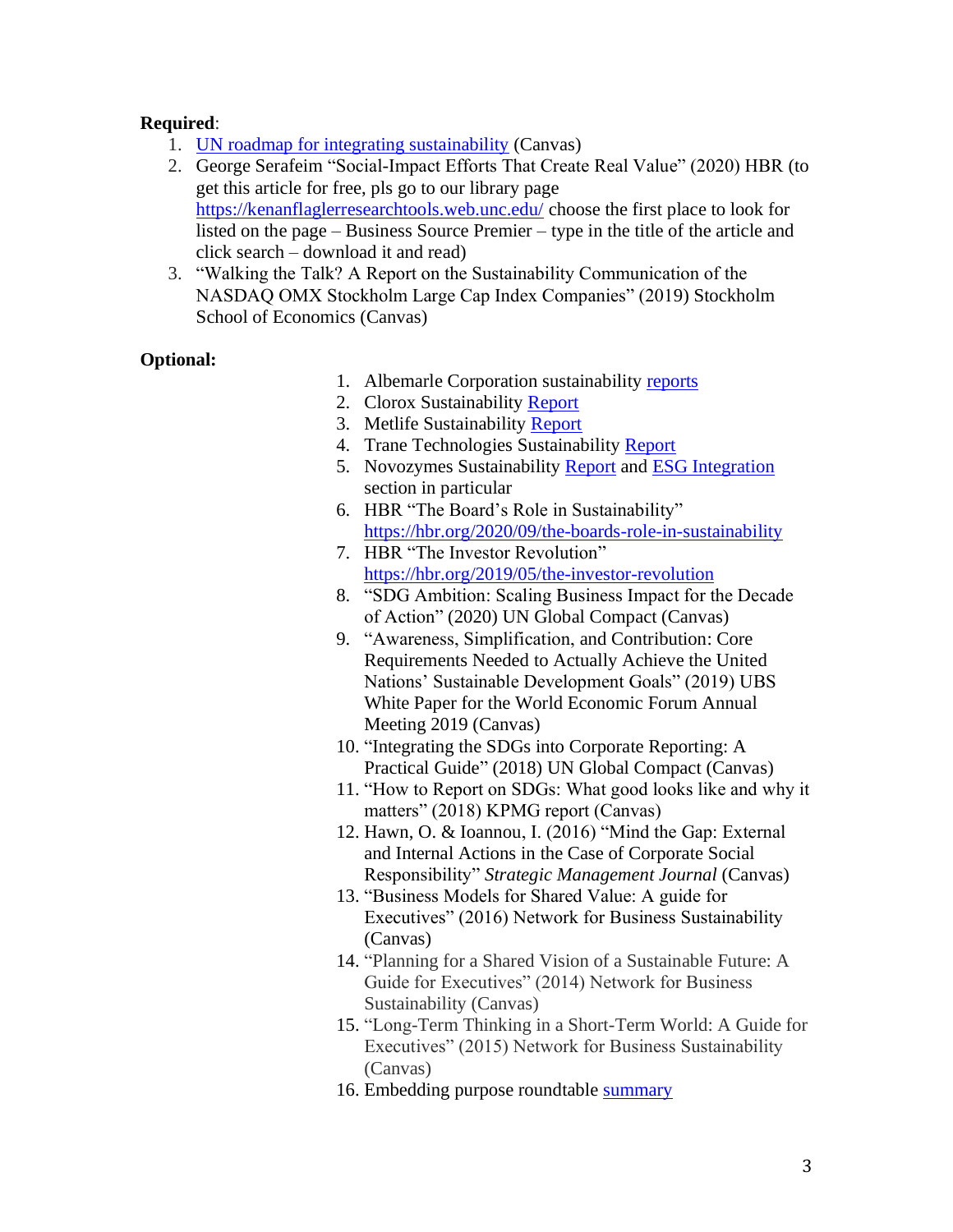- 17. "CEO Decision Making for Sustainability: Executive Guide" (2016) Network for Business Sustainability (Canvas)
- 18. "Embedding sustainability in Organizational Culture: A how-to guide for executives". (2010) Network for Business Sustainability (Canvas)
- 19. [http://iveybusinessjournal.com/publication/ten-ways-to](http://iveybusinessjournal.com/publication/ten-ways-to-help-companies-become-sustainable-in-2013/)[help-companies-become-sustainable-in-2013/](http://iveybusinessjournal.com/publication/ten-ways-to-help-companies-become-sustainable-in-2013/)
- 20. "Making the Pitch: Selling Sustainability From Inside Corporate America" 2012 Report on Sustainability Leaders
- 21. Bertels, A., Schulschenk, J., Ferry, A., Otto-Mentz, V., and Speck, E. (2016) a) "Supporting your CEO and their Decision-Making around Sustainability", and b) "Supporting your CEO: Tactical Inventory" (Canvas)
- 22. UN Report "Talk the Walk: Advancing Sustainable Lifestyles through Marketing and Communications" (Canvas)
- 23. UN Global Compact "Decent Work Toolkit for Sustainable Procurement": [https://www.unglobalcompact.org/take](https://www.unglobalcompact.org/take-action/sustainableprocurement)[action/sustainableprocurement](https://www.unglobalcompact.org/take-action/sustainableprocurement)
- 24. UN Global Compact "Guide To Traceability: A Practical Approach to Advance Sustainability in Global Supply Chains" (Canvas)
- 25. UN Global Compact "Supply Chain Sustainability: A Practical Guide for Continuous Improvement" (Canvas)

# **SCHEDULE FOR THE LIVE VIRTUAL SEMINAR ON AUGUST 27TH, 2021**

| Topic |                                                       | Duration | <b>Start</b>      | End        |
|-------|-------------------------------------------------------|----------|-------------------|------------|
|       | 1. Welcome and Introduction to Integrating            | 30 mins  | $9:00 \text{ am}$ | $9:30$ am  |
|       | Sustainability                                        |          |                   |            |
|       | with Prof. Olga Hawn                                  |          |                   |            |
| 2.    | <b>Integrating Sustainability Across Various</b>      | 30 mins  | $9:30$ am         | $10:00$ am |
|       | Functions: Challenges and Opportunities from          |          |                   |            |
|       | the Field                                             |          |                   |            |
|       | with Paula Alexander, Senior<br>$\bullet$             |          |                   |            |
|       | Director, Sustainability, Clorox                      |          |                   |            |
| 3.    | Sustainability Goal Setting Process &                 | 45 mins  | $10:00$ am        | $10:45$ am |
|       | Integration                                           |          |                   |            |
|       | with <b>Josh Wiener</b> , Assistant Vice<br>$\bullet$ |          |                   |            |
|       | President, Global Sustainability,                     |          |                   |            |
|       | Metlife                                               |          |                   |            |
|       | <b>Break</b>                                          | 15 mins  | $10:45$ am        | $11:00$ am |